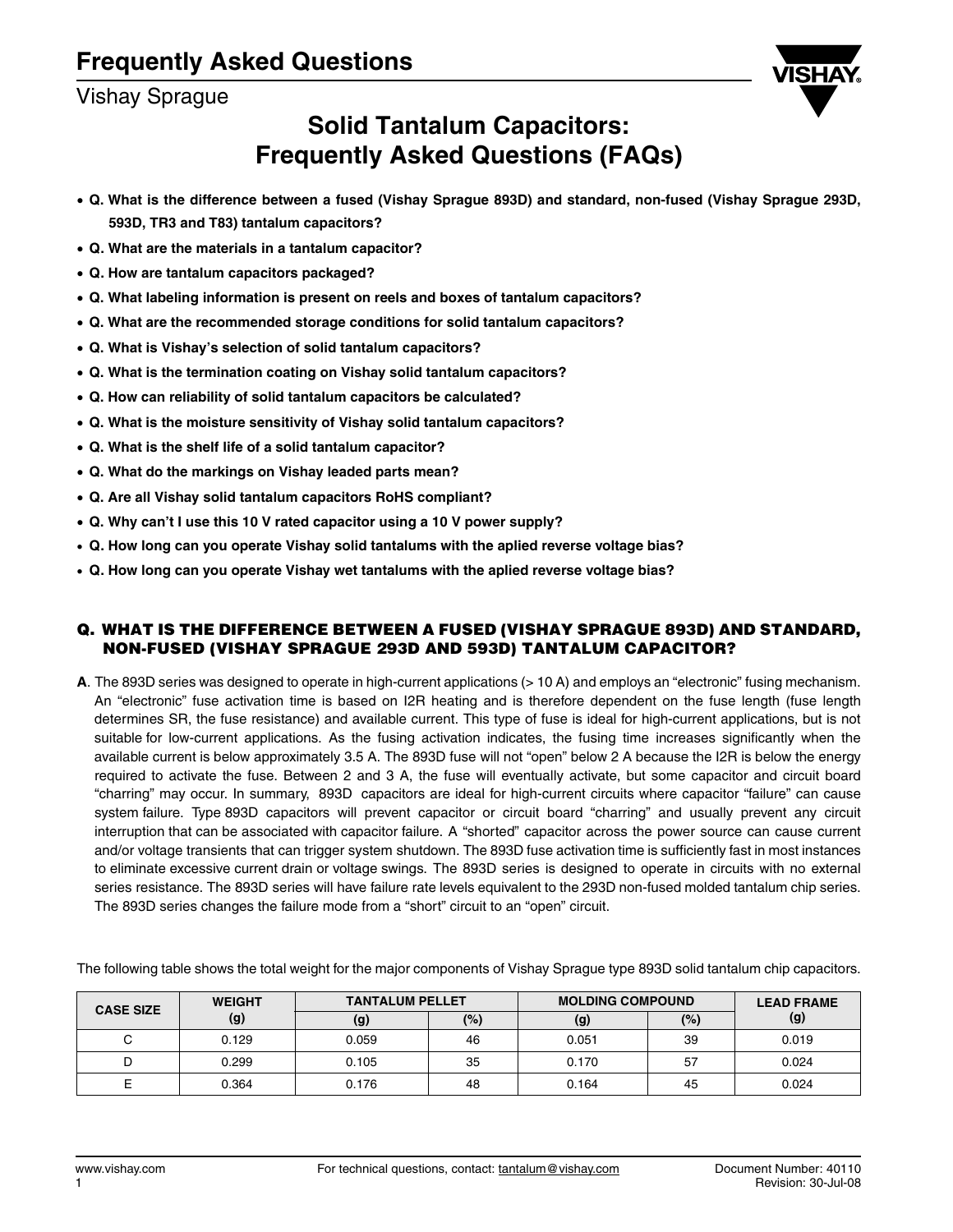

Solid Tantalum Capacitors:

Vishay Sprague

Frequently Asked Questions (FAQs)

## **Q. WHAT ARE THE MATERIALS IN A TANTALUM CAPACITOR?**

**A.** The following table shows the total weight for the major components of Vishay Sprague types 594D/595D solid tantalum chip capacitors.

|                  | <b>WEIGHT</b> | <b>TANTALUM PELLET</b> | <b>EPOXY COATING AND</b> |                            |
|------------------|---------------|------------------------|--------------------------|----------------------------|
| <b>CASE SIZE</b> | (g)           | (g)                    | (%)                      | <b>TERMINATIONS</b><br>(g) |
| А                | 0.028         | 0.024                  | 86                       | 0.004                      |
| в                | 0.085         | 0.080                  | 94                       | 0.005                      |
| C                | 0.270         | 0.252                  | 93                       | 0.018                      |
| D                | 0.415         | 0.364                  | 88                       | 0.051                      |
| R                | 0.708         | 0.630                  | 89                       | 0.078                      |
| S                | 0.024         | 0.015                  | 62                       | 0.009                      |
|                  | 0.044         | 0.031                  |                          | 0.013                      |

The tantalum pellet consists of tantalum,  $Ta_2O_5$ ,  $MnO_2$ , carbon, and silver. The combined percentage of Ta<sub>2</sub>O<sub>5</sub>, carbon, and silver is less than 1 % of the total weight. The terminations are electroplated with a 100 % matte tin coating. The epoxy coating has a UL 94-V0 flammability rating.

The following table shows the total weight for the major components of Vishay Sprague type 572D solid tantalum chip capacitors.

| <b>WEIGHT</b>    |       | <b>TANTALUM PELLET</b> | <b>EPOXY COATING AND</b> |                            |
|------------------|-------|------------------------|--------------------------|----------------------------|
| <b>CASE SIZE</b> | (g)   | (g)                    | (%)                      | <b>TERMINATIONS</b><br>(g) |
| A                | 0.038 | 0.027                  | 72                       | 0.011                      |
| B                | 0.087 | 0.070                  | 81                       | 0.017                      |
| P                | 0.015 | 0.008                  | 56                       | 0.006                      |
| Q                | 0.018 | 0.011                  | 58                       | 0.008                      |
| S                | 0.024 | 0.015                  | 62                       | 0.009                      |
|                  | 0.044 | 0.031                  | 71                       | 0.013                      |

The tantalum pellet consists of tantalum,  $Ta_2O_5$ , MnO<sub>2</sub>, carbon and silver. The combined percentage of Ta<sub>2</sub>O<sub>5</sub>, carbon and silver is less than 1 % of the total weight.The terminations are electroplated with a 100 % matte tin coating. The epoxy coating has a UL 94-V0 flammability rating.

The following table shows the total weight for the major components of Vishay Sprague types 293D, 593D, T83, TR3, TH3, TP3, TF3, 793DE, 793DX, CTC3 and CTC4 solid tantalum chip capacitors.

| <b>CASE SIZE</b> | <b>WEIGHT</b> | <b>TANTALUM PELLET</b> |     | <b>MOLDING COMPOUND</b> |     | <b>LEAD FRAME</b> |
|------------------|---------------|------------------------|-----|-------------------------|-----|-------------------|
|                  | (g)           | (g)                    | (%) | (g)                     | (%) | (g)               |
| $\mathsf{A}$     | 0.032         | 0.014                  | 44  | 0.013                   | 41  | 0.004             |
| B                | 0.065         | 0.029                  | 45  | 0.024                   | 37  | 0.011             |
|                  | 0.150         | 0.064                  | 43  | 0.060                   | 40  | 0.022             |
|                  | 0.295         | 0.145                  | 49  | 0.108                   | 37  | 0.040             |
|                  | 0.478         | 0.245                  | 51  | 0.175                   | 37  | 0.040             |

The tantalum pellet consists of tantalum, Ta<sub>2</sub>O<sub>5</sub>, MnO<sub>2</sub>, carbon, and silver. The combined percentage of Ta<sub>2</sub>O<sub>5</sub>, carbon, and silver is less than 1 % of the total weight. The lead frame is alloy 42 (42 % nickel and 58 % iron). The lead frame terminations are electroplated with 100 % matte tin (200" minimum). There is a nickel barrier (60" minimum) below the matte tin.The molding compound encapsulant is a semiconductor-grade epoxy Novolac with a UL-94-V0 flammability rating. The oxygen index is 32 %.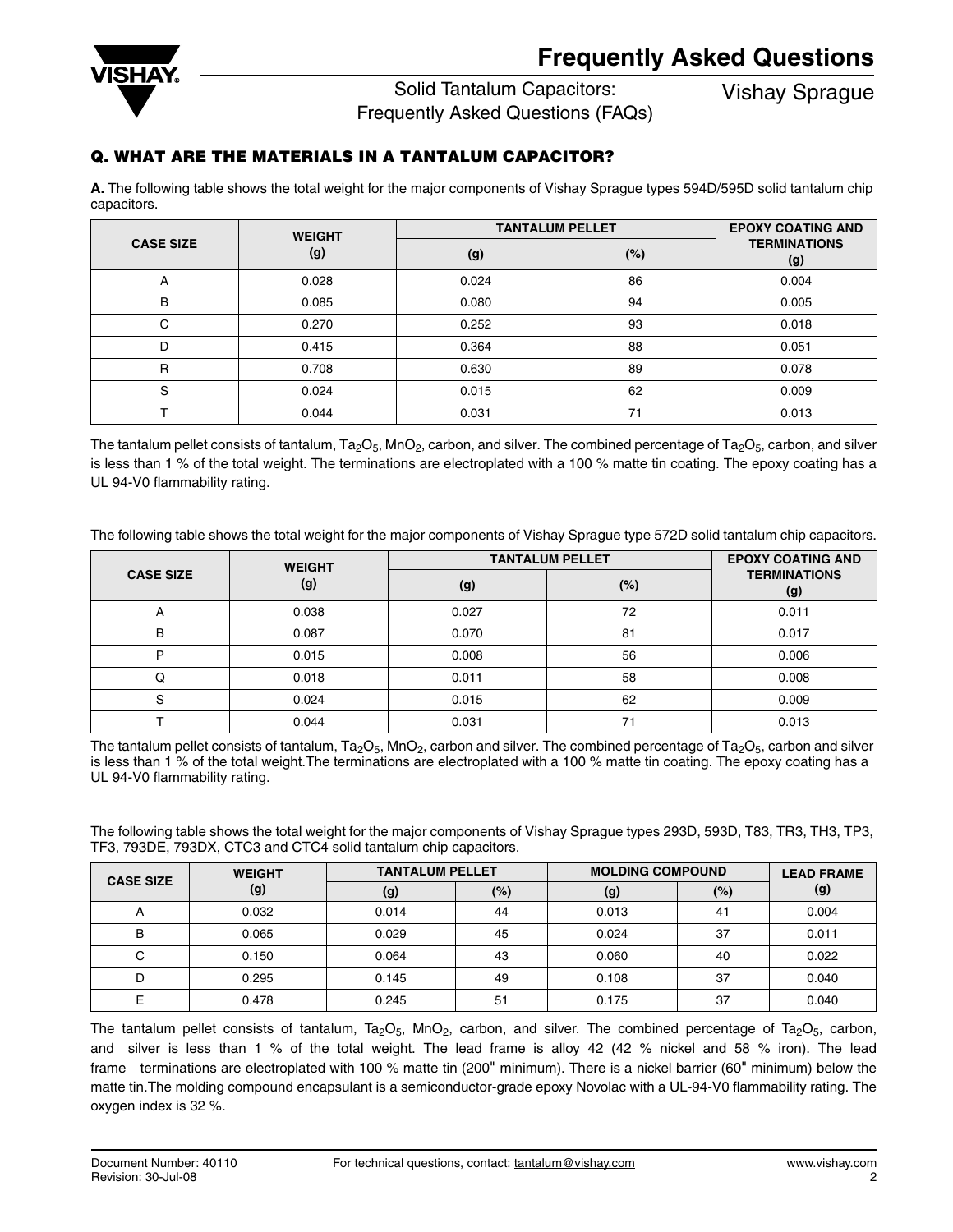# **Frequently Asked Questions**



## Vishay Sprague Solid Tantalum Capacitors: Frequently Asked Questions (FAQs)



The following table shows the total weight for the major components of Vishay Sprague types 597D/T97/T98 solid tantalum chip capacitors.

|                  | <b>WEIGHT</b> | <b>TANTALUM PELLET</b> | <b>EPOXY COATING AND</b> |                           |
|------------------|---------------|------------------------|--------------------------|---------------------------|
| <b>CASE SIZE</b> | (g)           | (g)                    | (%)                      | <b>TERMINATION</b><br>(g) |
|                  | 0.67          | 0.352                  | 52.54                    | 0.1468                    |
| F/R              | .01           | 0.676                  | 66.80                    | 0.1469                    |

The tantalum pellet consists of tantalum, Ta<sub>2</sub>O<sub>5</sub>, MnO<sub>2</sub>, carbon, and silver. The combined percentage of Ta<sub>2</sub>O<sub>5</sub>, carbon, and silver is less than 1 % of the total weight. The terminations for 597D are 100 % matte tin, while for the T97 and T98, 60/40, Sn/Pb are standard and 100 % matte tin is available.

The following table shows the total weight for the major components of Vishay Sprague types T95 solid tantalum chip capacitors

|                  | <b>WEIGHT</b> | <b>TANTALUM PELLET</b> |        | <b>EPOXY COATING AND</b>  |
|------------------|---------------|------------------------|--------|---------------------------|
| <b>CASE SIZE</b> | (g)           | (g)                    | $(\%)$ | <b>TERMINATION</b><br>(g) |
| B                | 0.034         | 0.016                  | 47.05  | 0.011                     |
| C                | 0.044         | 0.022                  | 50.00  | 0.012                     |
| D                | 0.062         | 0.032                  | 51.61  | 0.014                     |
| $\mathsf{R}$     | 0.867         | 0.544                  | 62.75  | 0.057                     |
| S                | 0.033         | 0.015                  | 45.45  | 0.010                     |
| v                | 0.043         | 0.021                  | 48.84  | 0.011                     |
| X                | 0.090         | 0.047                  | 52.22  | 0.021                     |
| $\checkmark$     | 0.168         | 0.097                  | 57.74  | 0.024                     |
| $\overline{z}$   | 0.275         | 0.165                  | 60.00  | 0.029                     |

The tantalum pellet consists of tantalum, Ta<sub>2</sub>O<sub>5</sub>, MnO<sub>2</sub>, carbon, and silver. The combined percentage of Ta<sub>2</sub>O<sub>5</sub>, carbon, and silver is less than 1 % of the total weight. The terminations are 60/40, Sn/Pb coating, with 100% matte also available. The epoxy coating has UL 94-V0 flammability rating.

The following table shows the weights for the major components of Vishay Sprague types 592D/591D solid tantalum chip capacitors

|              | <b>CASE SIZE</b><br><b>TANTALUM PELLET</b><br><b>WEIGHT</b> |       |       | <b>EPOXY COATING AND</b> |                           |
|--------------|-------------------------------------------------------------|-------|-------|--------------------------|---------------------------|
| <b>OLD</b>   | <b>NEW</b>                                                  | (g)   | (g)   | (%)                      | <b>TERMINATION</b><br>(g) |
| A            | A                                                           | 0.03  | 0.024 | 80                       | 0.006                     |
| B            | B                                                           | 0.06  | 0.051 | 85                       | 0.009                     |
| C            | C                                                           | 0.08  | 0.080 | 89                       | 0.010                     |
| D            | D                                                           | 0.097 | 0.097 | 88                       | 0.013                     |
| $\mathsf{R}$ | $\mathsf{R}$                                                | 0.18  | 0.160 | 89                       | 0.020                     |
| U            | C 20H                                                       | 0.18  | 0.169 | 94                       | 0.011                     |
| ν            | D 20H                                                       | 0.26  | 0.242 | 93                       | 0.018                     |
| W            | R 20H                                                       | 0.345 | 0.304 | 88                       | 0.041                     |
| X            | X 15H                                                       | 0.80  | 0.704 | 88                       | 0.096                     |
| Υ            | X 20H                                                       | 1.10  | 0.968 | 88                       | 0.132                     |

The tantalum pellet consists of tantalum, Ta<sub>2</sub>O<sub>5</sub>, MnO<sub>2</sub>, carbon, and silver. The combined weight of Ta<sub>2</sub>O<sub>5</sub>, carbon, and silver is less than 1 % of the total weight. The terminations are electroplated with a 100 % matte tin coating. The epoxy coating has a UL 94-VO flammability rating.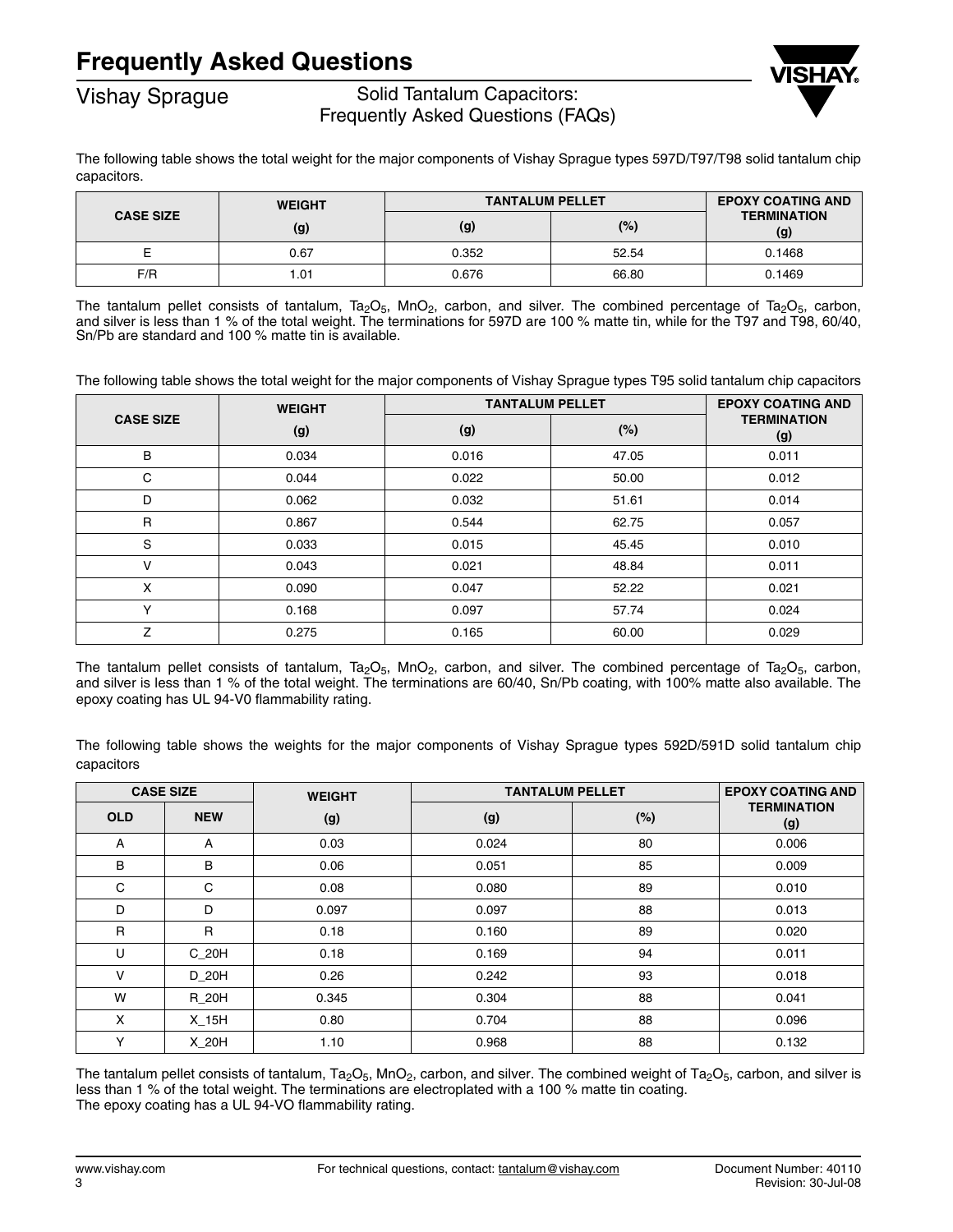

## Solid Tantalum Capacitors:

Frequently Asked Questions (FAQs)

Vishay Sprague

The following table shows the total weight for the major components of Vishay Sprague types 298D/TM8/TR8 solid tantalum chip capacitors.

|                         | <b>WEIGHT</b> | <b>TANTALUM PELLET</b> | <b>EPOXY COATING AND</b> |                           |
|-------------------------|---------------|------------------------|--------------------------|---------------------------|
| <b>CASE SIZE</b><br>(g) |               | (g)                    | (%)                      | <b>TERMINATION</b><br>(g) |
| м                       | 0.0079        | 0.0040                 | 50.38                    | 0.0015                    |
|                         | 0.0018        | 0.0008                 | 45.809                   | 0.0007                    |
|                         | 0.0246        | 0.0184                 | 72.00                    | 0.0027                    |

The tantalum pellet consists of tantalum, Ta<sub>2</sub>O<sub>5</sub>, MnO<sub>2</sub>, carbon, and silver. The combined percentage of Ta<sub>2</sub>O<sub>5</sub>, carbon, and silver is less than 1 % of the total weight. The terminations are electroplated with a 100 % matte tin coating.

## **Q. HOW ARE TANTALUM CAPACITORS PACKAGED?**

**A**. Surface-mount tantalum chip capacitors are packaged in 8 mm, 12 mm, and 24 mm plastic-embossed tape on 7" (178 mm) and 13". (330 mm) reels per EIA-481-1.

Specific reel quantities are specified in each datasheet.

## **Q. WHAT LABELING INFORMATION IS PRESENT ON REELS AND BOXES OF TANTALUM CAPACITORS?**

**A.** Vishay provides the customer part number, shipping order number, customer order number, and date code information as it pertains to manufacturing date and reeling date. Full traceability is available for all shipments. For more information, contact your Vishay Sales Representative.

## **Q. WHAT ARE THE RECOMMENDED STORAGE CONDITIONS FOR SOLID TANTALUM CAPACITORS?**

**A.** Vishay recommends that solid tantalum capacitors be vacuum-sealed with desiccant tape and reels be stored at 40 °C with 65 % relative humidity

## **Q. WHAT IS VISHAY'S SELECTION OF SOLID TANTALUM CAPACITORS?**

#### **A. Molded, Leadframe:**

293D TANTAMOUNT®, Commercial 593D TANTAMOUNT, Commercial, Low ESR 893D TANTAMOUNT, Commercial, Fusible TH3 TANTAMOUNT, Molded, High Temperature TR3 TANTAMOUNT, Molded, Low ESR TP3 TANTAMOUNT, Molded, High Performance TF3 TANTAMOUNT, Molded, Fused, Low ESR

## **Military:**

CWR11 TANTAMOUNT, MIL-PRF-55365/8-Qualified CWR16 TANTAMOUNT, MIL-PRF-55365/13-Qualified T83 TANTAMOUNT, Molded, Hi-Rel COTS T95 TANTAMOUNT, Conformal-Coated, Hi-Rel COTS CWR 06 TANTAMOUNT, Conformal-Coated, MIL-PRF-55365/8-Qualified T97 TANTAMOUNT, Conformal-Coated, Hi-Rel COTS, Ultra-Low ESR T96 TANTAMOUNT, Conformal-Coated, Hi-Rel COTS T98 TANTAMOUNT, Conformal-Coated, Hi-Rel COTS

## **Molded, Leadframeless:**

292D TANTAMOUNT, 0805

## **Molded, Leadframeless:**

298D MICROTAN® Face-Down Terminations, 0603, 0805 TR8 MICROTAN® Face-Down Terminations, 0603, 0805, Low ESR

#### **Conformal-Coated:**

595D TANTAMOUNT, Conformal-Coated,Maximum CV 597D TANTAMOUNT, Conformal-Coated, Multi-Anode, Ultra-Low ESR 572D TANTAMOUNT, Conformal-Coated, Low Profile, Small Case size 695D TANTAMOUNT, Conformal-Coated,Pad-compatible with CWR06 194D TANTAMOUNT, MIDGET®, Conformal-Coated, CECC-Qualified 195D TANTAMOUNT, Conformal-Coated, CCEC-Qualified CC/EC TANTAMOUNT, Extended Range 594D TANTAMOUNT, Conformal-Coated, Maximum CV, Low ESR 592D TANTAMOUNT, Conformal-Coated, Low Profile, Maximum C 591D TANTAMOUNT, Conformal-Coated, Low Profile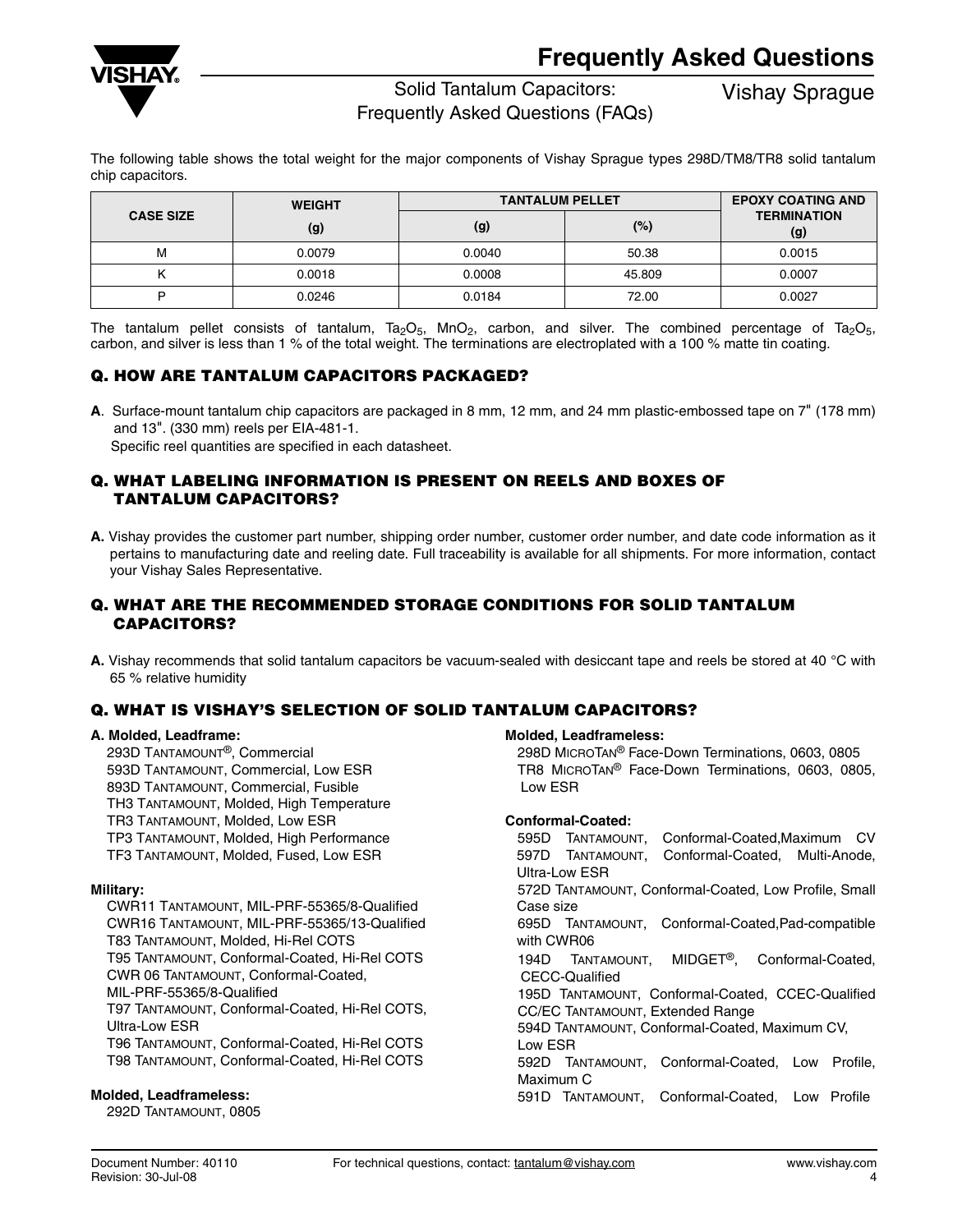# **Frequently Asked Questions**

Vishay Sprague Solid Tantalum Capacitors: Frequently Asked Questions (FAQs)



## **Q. WHAT IS THE TERMINATION COATING ON VISHAY SOLID TANTALUM CAPACITORS?**

**A.** Many Vishay SMD tantalum capacitor series have been lead (Pb)-free for several years. For these series, there will be no part number changes.

- **Type 292D, Leadframeless Molded Capacitors** Standard, 100 % Matte Tin-Plated Terminations. Also available with 60/40 Sn/Pb solder terminations. Put "8" as termination code. Example: 292D475X0010R8T designates 60/40 Sn/Pb solder terminations.
- **Type 298D, TR8 Leadframeless Molded Capacitors** Standard, 100 % Matte Tin-Plated Terminations. Lead (Pb)-bearing terminations not available. Gold Plated Terminations available
- **Conformal Coated Capacitors**  (Type 194D, 195D, 572D, 591D, 592D, 594D, **595D**, 597D, 695D series) Standard , 100 % Matte Tin-Plated Terminations. Example : 595D157X0020R8T

#### • **Hi-Rel COTS**

- Type T83 TANTAMOUNT, Molded Standard, with SnPb, 100 % Tin and Gold are also available
- Type T95, T96, T97, T98 TANTAMOUNT, Conformal-Coated SnPb is standard with 100 % tin available
- **Molded Chip (TR3, TF3, TP3 Series)** Standard, 100 % Matte Tin, SnPb available
- **Type 194D and CC/EC, Conformal Coated Capacitors** Standard, Gold-Plated Terminations Also available with 60/40 Sn/Pb solder terminations. Put "8" or "S" as termination code. Example: 194D336X9015H8T designates 60/40 Sn/Pb solder terninations for the 194D series and CC336H015KAS for the CC series.
- **Molded Chip (293D/593D/893D Series)** Part number changes for lead (Pb)-free capacitors. Add E3 code at the end of the current part number. Examples: From 293D476X9010D2T to 293D476X9010D2TE3 From 593D106X9016A2T to 593D106X9016A2TE3
- **CECC-Approved Capacitors** From 793DX685X9035D2T to 793DX685X9035D2TE3 From CTC3156X9020D2T to CTC3156X9020D2TE3
- **Molded Chip (293D/593D Series)** For special reqirements:

When the last three characters of the part number are used to define non standard requirements, the packaging code is used to indicate lead (Pb)-free terminations.

#### • **Molded Chip (013 Series)**

100 % Tin, SnPb and Gold available

| <b>REEL SIZE</b> | <b>LEAD (PB)- BEARING CODE</b> | <b>LEAD (Pb)-FREE CODE</b> |
|------------------|--------------------------------|----------------------------|
| 7 INCHES         |                                |                            |
| <b>13 INCHES</b> |                                |                            |

Examples:

From 293D106X9020B2T503 to 293D106X9020B2S503

From 593D226X9025D2W402 to 593D226X9025D2Y402

These products are available in lead (Pb)-bearing terminations. Put "8" as the termination code.

Example:

A 593D 10 µF-16V A case capacitor with lead (Pb)-bearing termination is part number 593D106X9016A8T.

## • **Through-hole Products: Solid Tantalum**

Lead (Pb)-free capacitors not currently available.

- • **Through-hole Products: Wet Tantalum**
	- Type 199D, TANTALEX Resin-Coated, Radial Lead, Solid Tantalum Capacitor
	- Types 489D/499D, Resin Coated Radial Lead, Solid Tantalum Capacitor
	- Type 790D Resin Molded Radial Lead, Solid Tantalum
	- Type 299D, Tantalex, Tripole Triple Lead

## All have SnPb as standard, 100 % matte Tin is available by adding "E3" to the end of the part number

#### **• Military Grade Capacitors**

MIL-PRF-39003 and MIL-PRF-39006: Through-hole **Capacitors** 

• Lead (Pb)free terminations are not allowed.

## **• MIL-PRF-55365: Surface Mount Capacitors**

CWR06: Standard, Gold-Plated terminations Also available with 60/40 Sn/Pb solder terminations. CWR11: Standard, 90/10 Sn/Pb solder terminations.

• No lead (Pb)-free terminations available from Vishay.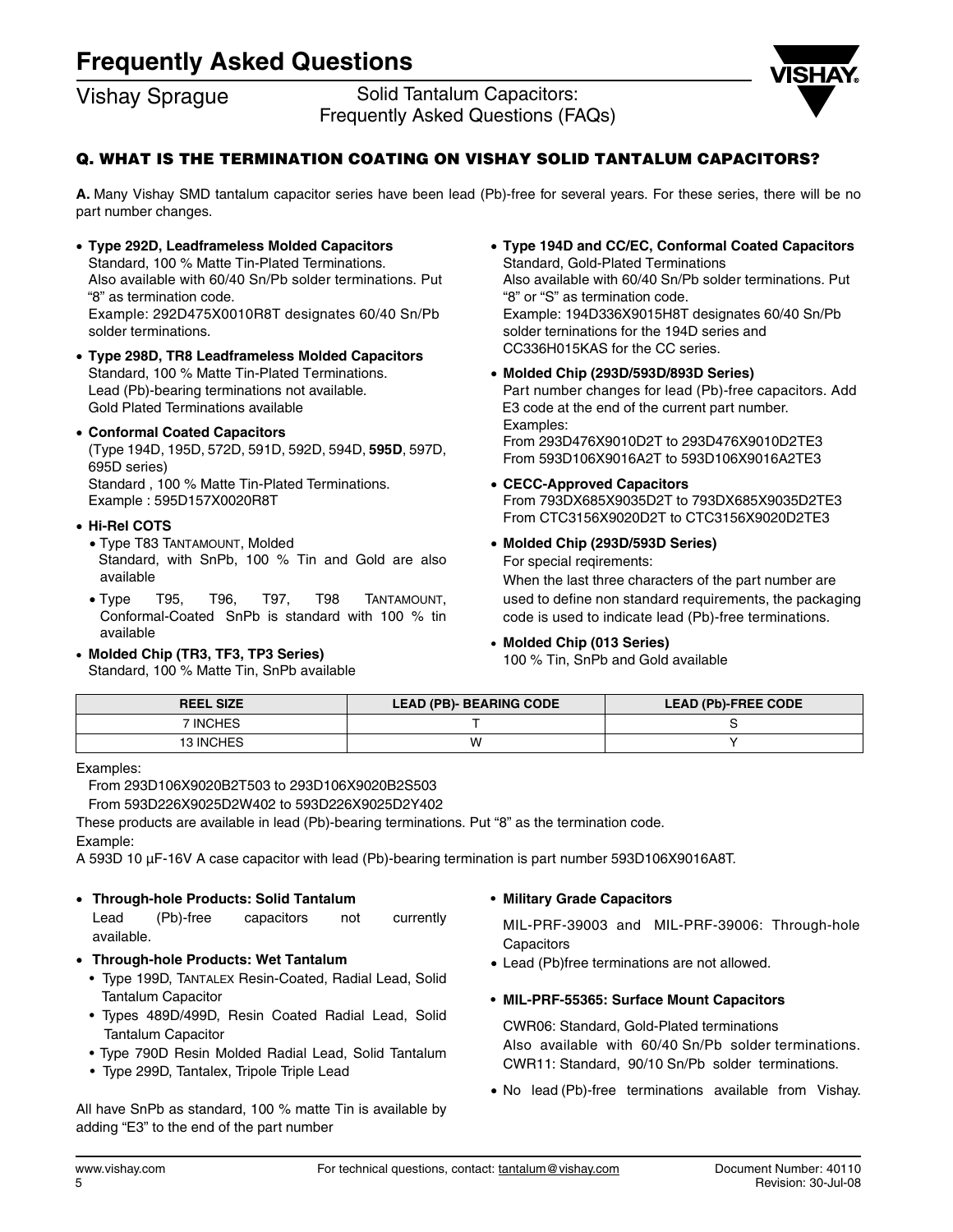

Solid Tantalum Capacitors:

Frequently Asked Questions (FAQs)

Vishay Sprague

## **Q. HOW CAN RELIABILITY OF SOLID TANTALUM CAPACITORS BE CALCULATED?**

**A**. Vishay calculates product reliability based on MIL-HDBK-217F. Refer to this specification for your reliability calculations

## **Q. WHAT IS THE MOISTURE SENSITIVITY OF VISHAY SOLID TANTALUM CAPACITORS?**

**A**. IPC/JEDEC J-STD-033A is titled: "Handling, Packing, Shipping and Use of Moisture/Reflow Sensitive Surface Mount Devices." This is the specification that defines the packaging, labeling, baking/dry-pack, etc., for moisture-sensitive devices as defined by IPC/JEDEC J-STD-020 C.

| <b>DESCRIPTION</b>                                         | <b>SERIES</b>                                                            | <b>COMPARABLE LEVEL (1)</b><br><b>FLOOR LIFE</b> |             |                           |
|------------------------------------------------------------|--------------------------------------------------------------------------|--------------------------------------------------|-------------|---------------------------|
|                                                            |                                                                          |                                                  | <b>TIME</b> | <b>STORAGE CONDITIONS</b> |
| Conformal Coated.<br>MnO <sub>2</sub> Cathode              | 195D, 572D, 591D, 592D,<br>594D, 595D, 597D, 695D,<br>T95, T96, T97, T98 | 2a                                               | 4 weeks     | $\leq$ 30 °C/60 °C RH     |
| Molded, MnO <sub>2</sub> Cathode                           | 292D, 293D, 298D, 593D,<br>893D, T83, TR3, TH3,<br>TP3, TF3, TR8         |                                                  | Unlimited   | $\leq$ 30 °C/60 °C RH     |
| High Reliability and<br>Military, MnO <sub>2</sub> Cathode | 194D, 793DE, 793DX,<br>CTC3, CTC4, CWR06,<br><b>CWR11, CWR16</b>         |                                                  | Unlimited   | $<$ 30 °C/60 °C RH        |

Note

(1) Moisture sensitivity levels and test conditions to assure capability were developed by the semiconductor industry, for surface mount devices that are susceptible to the 'popcorn' phenomenon. Passive component manufacturers, including solid tantalum capacitors, have done some preliminary investigation regarding moisture sensitivity but have not adopted the J-STD-020C standard or offered an alternative at this time.

Type 195D, 572D, 591D, 592D, 594D, 595D, 597D, T95, T96, T97, T98 and 695D conformal-coated capacitors are vacuum packaged in metallized bags and meet a moisture sensitivity level rating (MSL) of 2a and 3 respectively, as specified in J-STD-020C. SP unused capacitors should be resealed in the metallized bag with fresh desiccant. A moisture strip (Humidity Indicator Card) is included in the bag to assure dryness. If excess moisture remains, capacitors can be dried at 40 °C for 168 h (standard "drybox" conditions). However, to avoid this type of issue, it is advised to use these capacitors within the Floor Life specified.

## **Q. WHAT IS THE SHELF LIFE OF A SOLID TANTALUM CAPACITOR?**

**A.** Solid tantalum capacitors are stable with time, with no known wear-out mechanism. Aside from solderability concerns with unmounted capacitors, solid tantalum capacitors have no restrictions with standard shelf conditions (40 °C maximum, 60 % RH). After the 1999/2000 timeframe, demand for tantalum capacitors dropped sharply, resulting in high inventory levels of capacitors that exceeded the standard 2 year date code restriction. Vishay instituted a solderability testing program that showed excellent solderability for capacitors up to 3 to 4 years. The solderability test is an 8 hour steam age test per ANSI/J-002, MIL-STD-202, Method 208.

## **Q. WHAT DO THE MARKINGS ON VISHAY LEADED PARTS MEAN?**

**A.** The markings for Vishay axial-leaded parts are as follows: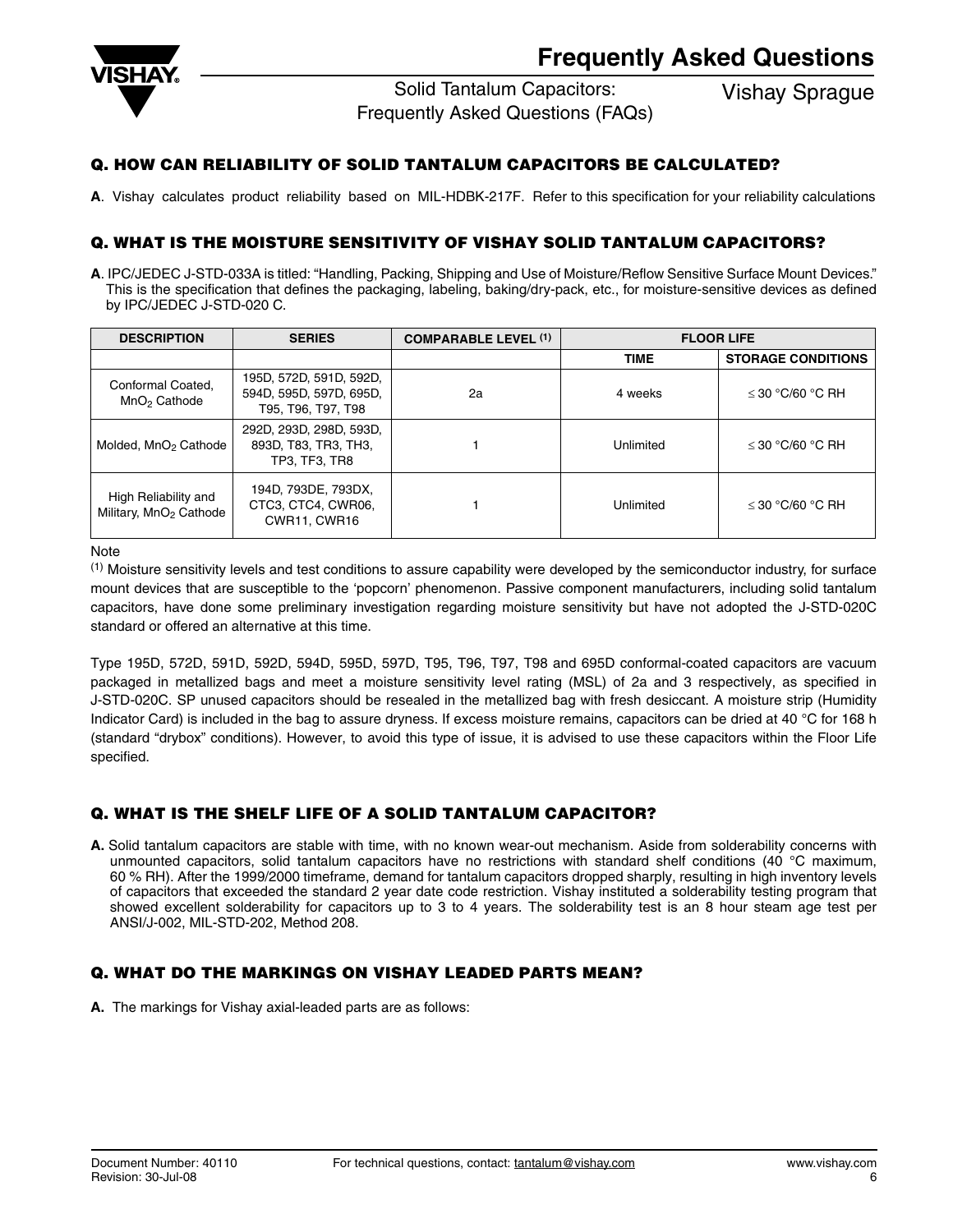Vishay Sprague Solid Tantalum Capacitors: Frequently Asked Questions (FAQs)



## **FOR SERIES 135D, 109D, 138D, 738D COMMERCIAL PRODUCTS AND THE CECC PRODUCTS 735D, CT79, 769D AND CT9:**

| <b>PART NUMBER</b>            | 135D     |
|-------------------------------|----------|
| <b>CAP, TOLERANCE</b>         | 25 uF X9 |
| <b>RATED VOLTAGE</b>          | 8 VDC    |
| DATE CODE AND LOT SYMBOL LOGO | 0221AB   |

## **FOR THE MILITARY PRODUCT SERIES M39006/XX:**

| <b>PART NUMBER</b>   | M39006/    |
|----------------------|------------|
| <b>DASH#</b>         | 09-8378    |
| <b>JAN AND LOGO</b>  | <b>JAN</b> |
| <b>CAGE CODE</b>     | SH905      |
| <b>DATE CODE</b>     | 0000XX     |
| <b>CAPACITANCE</b>   | 4.7 uF     |
| <b>RATED VOLTAGE</b> | 100 V      |

## **FOR THE MILITARY M39003/01/03/06 SERIES PRODUCTS A CASE :**

| <b>CAGE CODE +</b>          | $SH905 +$ |
|-----------------------------|-----------|
| <b>PART NUMBER</b>          | M39003    |
| <b>SLASH SHEET # - LOGO</b> | XX-       |
| DASH $#J+$                  | XXXXJ +   |
| <b>LOT DATE CODE</b>        | 0000XX    |

## **FOR THE MILITARY M39003/01/03/06 SERIES PRODUCTS B CASE :**

| <b>PART NUMBER</b>            | M39003       |
|-------------------------------|--------------|
| <b>SLASH SHEET # - LOGO +</b> | $XX - +$     |
| DASH # $J +$                  | <b>XXXXJ</b> |
| <b>CAGE CODE +</b>            | SH905        |
| <b>LOT DATE CODE</b>          | 0000XX       |

## **FOR THE MILITARY M39003/01/03/06/09 SERIES PRODUCTS R AND S CASE :**

| <b>PART NUMBER</b>                       | M39003        |
|------------------------------------------|---------------|
| <b>SLASH SHEET AND DASH # J</b>          | xx-XXXXJ      |
| <b>CAPACITANCE +</b>                     | 100 $\mu$ F + |
| <b>CAPACITANCE TOLERANCE AND VOLTAGE</b> | 10 % 20 V     |
| <b>CAGE CODE +</b>                       | SH905         |
| <b>LOT DATE CODE</b>                     | 0000XX        |

## **FOR THE 150D/152D PRODUCT, A CASE :**

| <b>PART NUMBER +</b>             | 150D             |
|----------------------------------|------------------|
| <b>TOLERANCE</b>                 | $± 10 \%$        |
| <b>CAPACITANCE</b>               | $2.2 \text{ uF}$ |
| <b>CAPACITANCE AND VOLTAGE +</b> | 20 DC            |
| <b>LOGO</b>                      |                  |
| <b>DATE CODE +</b>               | 0000XX           |

## **FOR THE 150D/152D, B, R, AND S CASES AND R AND S CASES:**

| <b>PART NUMBER, TOLERANCE</b> | $150D \pm 10 \%$ |
|-------------------------------|------------------|
| <b>CAPACITANCE +</b>          | 10 $\mu$ F +     |
| <b>VOLTAGE</b>                | $20$ DC $+$      |
| <b>LOGO</b>                   |                  |
| <b>DATE CODE +</b>            | $0000XX +$       |